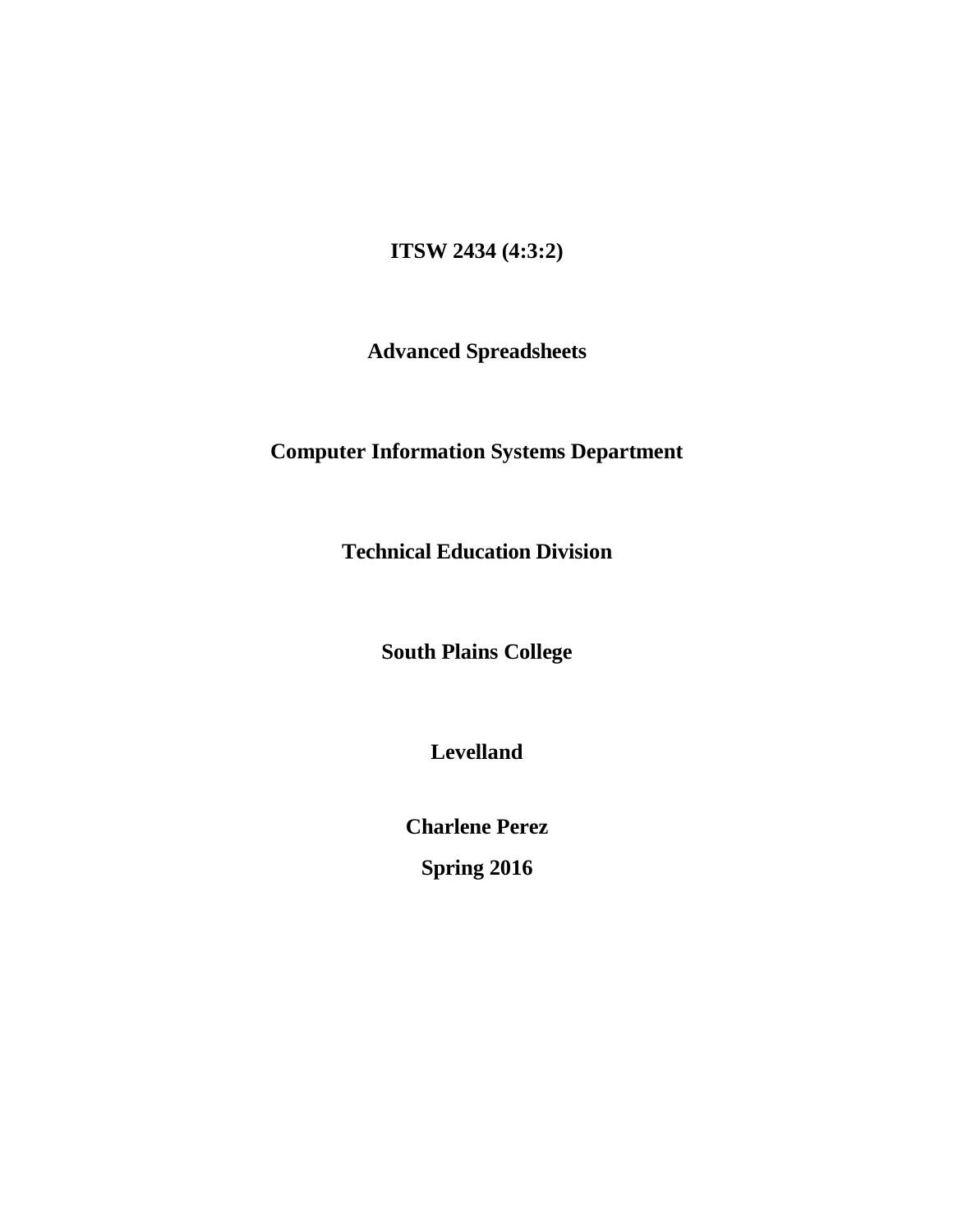### **COURSE SYLLABUS**

| <b>COURSE TITLE:</b> | <b>Advanced Spreadsheets</b>                 |
|----------------------|----------------------------------------------|
| <b>INSTRUCTOR:</b>   | <b>Charlene Perez</b>                        |
| OFFICE LOCATION      | Technology Center Room 209                   |
| <b>AND PHONE:</b>    | (806) 894-9611 ext. 2253 or (806) 716-2253   |
| Text:                | $(507)$ 697-1050                             |
| E-mail:              | cperez@southplainscollege.edu                |
| Web Site:            | https://southplainscollege.blackboard.com    |
| <b>OFFICE HOURS:</b> | Posted (check my office door and Blackboard) |

### SOUTH PLAINS COLLEGE IMPROVES EACH STUDENT'S LIFE

### **Course Competencies:**

Upon successful completion of this course, the student will be proficient in:

- Create and design macros
- Use data analysis features
- Develop solutions using linked worksheets

# **Required Materials:**

### **Textbook:**

*Exploring: Microsoft Excel 2013, Comprehensive, Poatsy, Mulbery, Davidson, Grauer, Published by Prentice Hall, @2014 ISBN: 978-0-13-341218-5 (book only) ISBN: 978-0-133-88409-8 (book bundle bookstore)* Book is recommended but not required.

*MyITLab with Pearson eText- Access Code- for Exploring with Office 2013, Prentice Hall Publishing, New Jersey 07458. Included in the SPC bookstore bundle ISBN: 978-0-133-77507-5 (card only at SPC bookstore) Can be purchased through MyITLab*

### **Storage:**

Flash Drive or on-line storage

**Grading Policy:** Two to Three major exams will be given and one major project will be assigned. The course grade will be computed as follows:

| Major exam average:             | 30%  |
|---------------------------------|------|
| Class work / Labs / Assignments | 40%  |
| Daily Quiz                      | 10\% |
| Major Project                   | 20%  |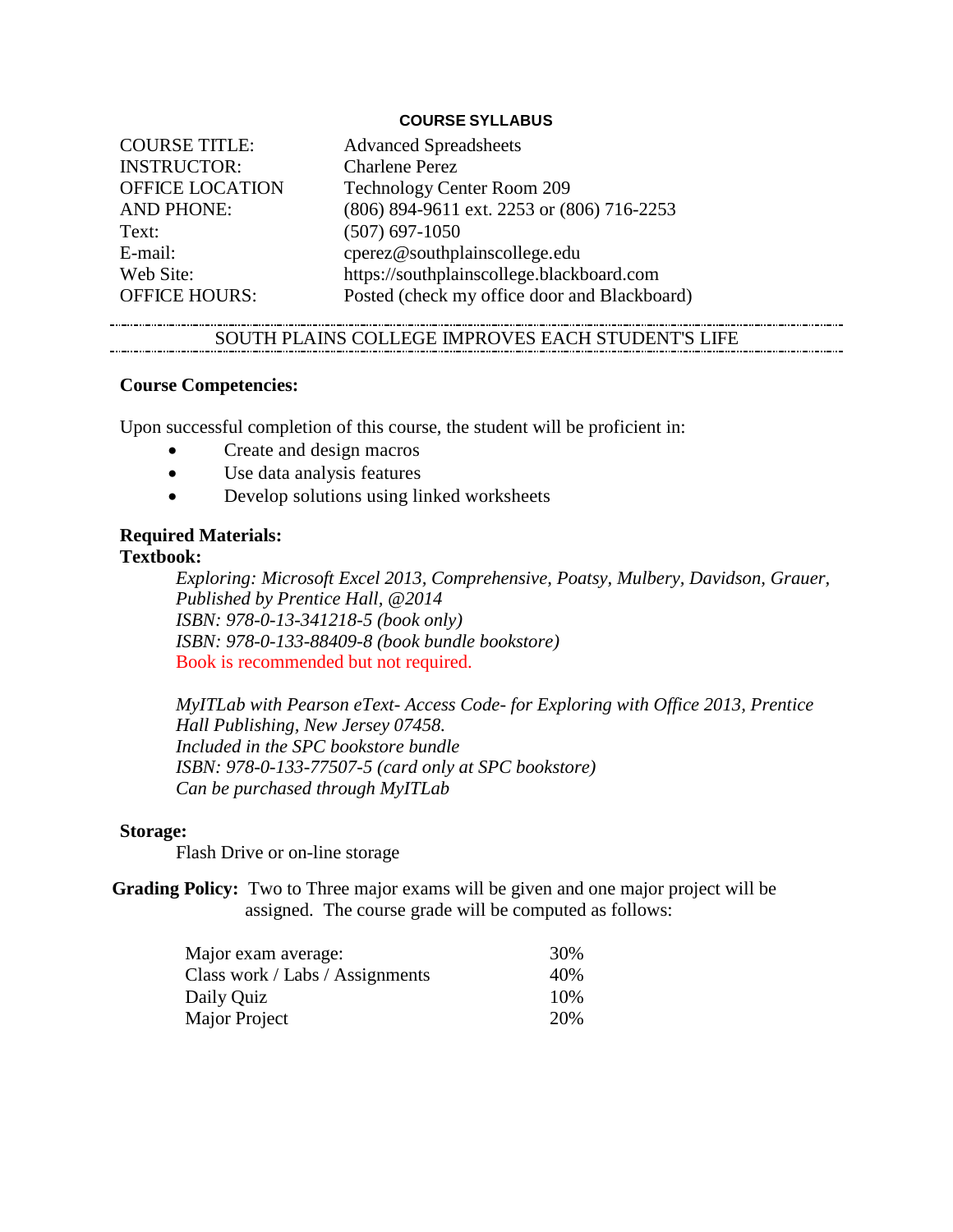- **Attendance Policy:** Regular attendance is very important in this course. A student will be dropped from class after four (4) absences, or if the instructor feels that the objectives of the class cannot be met because of excessive absence from class. Students who exceed the maximum number of absences after the last drop date will receive a grade of " $F$ ".
- **Assignment Policy:** Assigned chapters are to be read prior to coming to class. Lab assignments will be given throughout the class and they will be worked on during class and during open lab times. Late assignments will be accepted at the discretion of the instructor. Exam dates: To be announced. If a student misses an exam, it is the student's responsibility to contact the instructor as soon as possible. It will be at the discretion of the instructor whether or not to allow a makeup exam.
- Labs: Students may do assignments at the SPC computer lab or at home/work if you have the exact software programs and exact version of the software as used at SPC.
- **Arranged labs:** An arranged lab of two (2) hours per week is considered a requirement of this class. The student is responsible for completing class and homework assignments as assigned by the instructor.
- **Open computer lab:** The Open Computer Lab is located in Technology Center and is available to all students, with priority given to those students enrolled in computer classes.

#### **The hours of operation are:**

**Monday-Thursday 8:00 a.m. – 8:30 p.m. Friday 8:00 a.m. – 4:00 p.m. Lab assistants are available to help you.**

- **Special Services:** Students with disabilities, including but not limited to physical, psychiatric, or learning disabilities, who wish to request accommodations in this class should notify the Disability Services Office early in the semester so that the appropriate arrangements may be made. In accordance with federal law, a student requesting accommodations must provide acceptable documentation of his/her disability to the Disability Services Office. For more information, call or visit the Disability Services Office through the Guidance and Counseling Centers at Reese Center (Building 8) [716-4606,](tel:716-4606) or Levelland (Student Services Building) [716-2577.](tel:716-2577)
- **Equal Opportunity:** South Plains College strives to accommodate the individual needs of all students in order to enhance their opportunities for success in the context of a comprehensive community setting. It is the policy of South Plains College to offer all educational and employment opportunities without regard to race, color, national origin, religion, gender, disability or age.
- **Electronic Assignments:** This class will involve the use of the Internet and some access to discussion groups, forums, bulletin boards, e-mail programs and/or chat rooms in order to complete the objectives of the class. Topics assigned by the instructor will be relevant to the objectives of the course.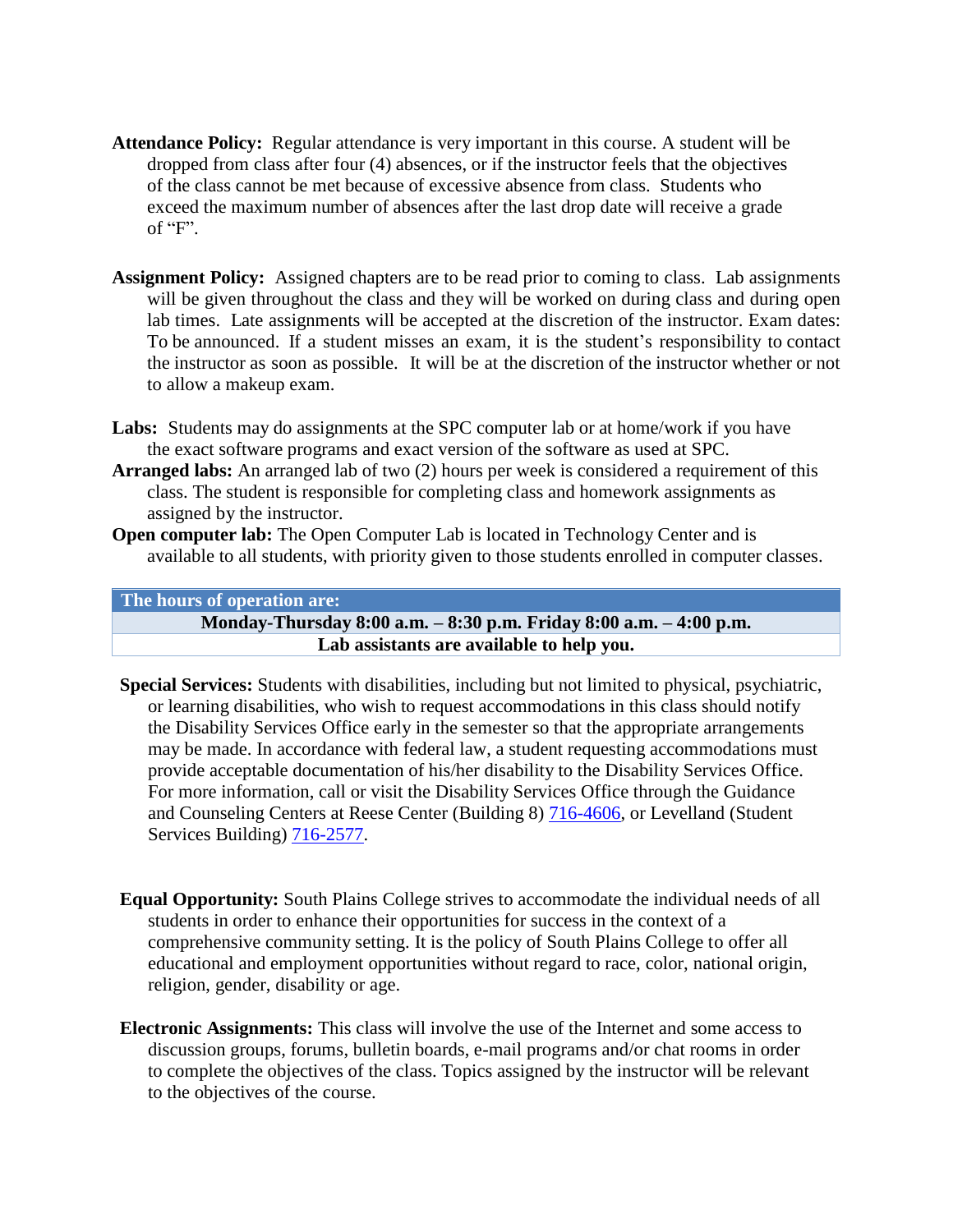**Disclaimer:** This is to notify you that the materials you may be accessing in the chat rooms, bulletin boards or unofficial web pages are not officially sponsored by South Plains College. The United States Constitution rights of free speech apply to all members of our community regardless of the medium used. We disclaim all liability for date, information or opinions expressed in these forums.